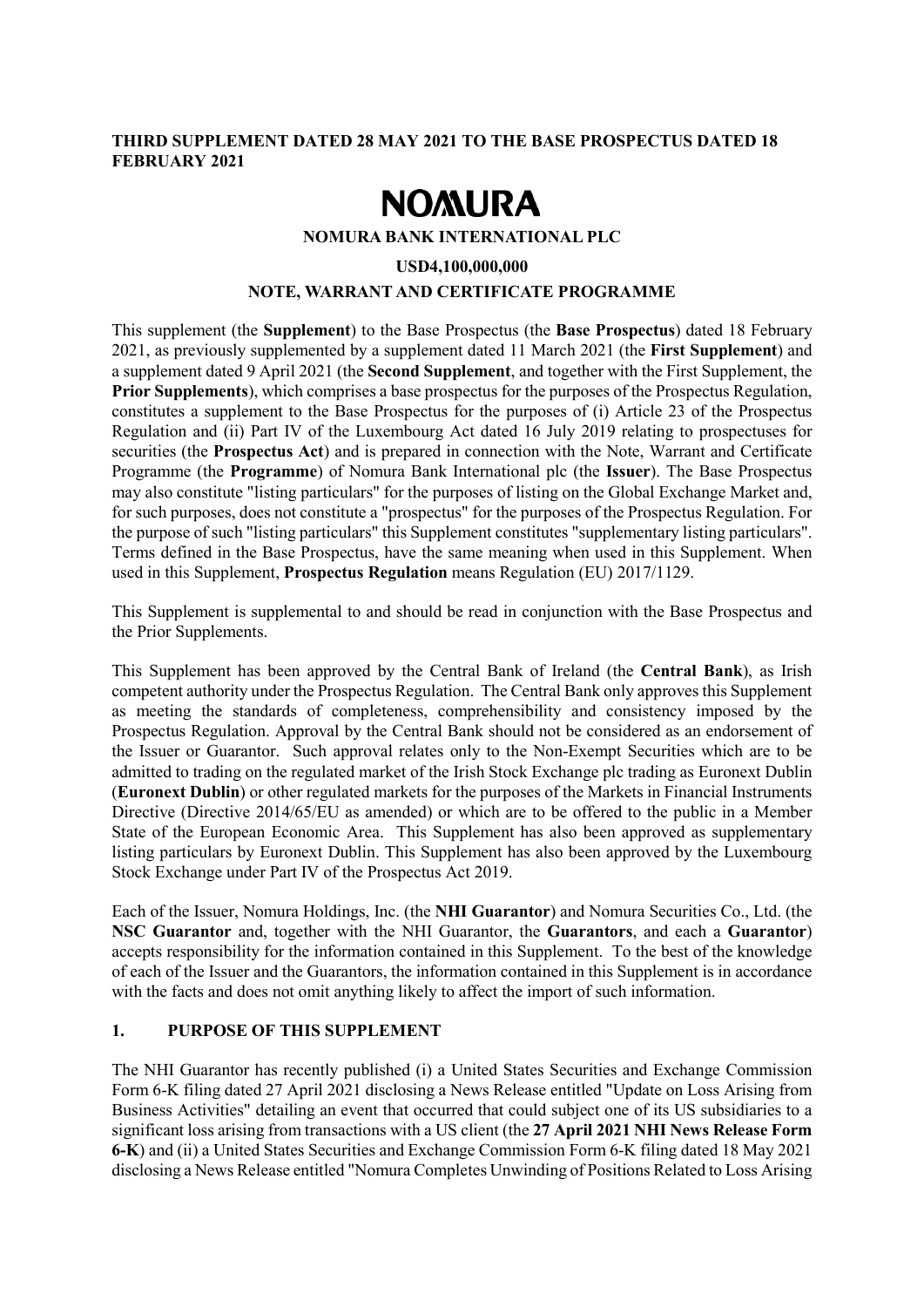from Transactions with US Client" further detailing the loss suffered by one of its US subsidiaries arising from transactions with a US client (the **18 May 2021 NHI News Release Form 6-K**).

The 27 April 2021 NHI News Release Form 6-K and the 18 May 2021 NHI News Release Form 6-K should be read in conjunction with a previously published United States Securities and Exchange Commission Form 6-K filing dated 29 March 2021 disclosing a News Release entitled "Possible Loss Arising from Business Activities" which is available at [https://www.nomuraholdings.com/investor/library/sec/6k/210329/210329.pdf,](https://www.nomuraholdings.com/investor/library/sec/6k/210329/210329.pdf) as previously incorporated by reference in the Second Supplement (the **29 March 2021 NHI News Release Form 6- K**, and together with the 27 April 2021 NHI News Release Form 6-K and the 18 May 2021 NHI News Release Form 6-K, the **NHI News Release Form 6-Ks**).

The NHI Guarantor has also recently published a United States Securities and Exchange Commission Form 6-K filing dated 27 April 2021 of an English translation of the NHI Guarantor's unaudited financial summary for the year ended 31 March 2021 (the **NHI Financial Summary Form 6-K**).

On 27 April 2021, the NSC Guarantor published an English translation of the NSC Guarantor's unaudited financial information for the year ended 31 March 2021 (the **NSC Guarantor's Financial Information**) as referred to in the NHI Financial Summary Form 6-K.

The section entitled "Risk Factors" as contained on pages 18 to 94 of the Base Prospectus shall be amended as set out at paragraph 6 below.

The Terms and Conditions of the N&C Securities as contained on pages 218 to 350 of the Base Prospectus shall be amended as set out at paragraph 7 below.

The Terms and Conditions of the W&C Securities as contained on pages 375 to 439 of the Base Prospectus shall be amended as set out at paragraph 8 below.

The purpose of this Supplement is to (a) incorporate by reference the 27 April 2021 NHI News Release Form 6-K; (b) incorporate by reference the 18 May 2021 NHI News Release Form 6-K; (c) incorporate by reference the NHI Financial Summary Form 6-K; (d) incorporate by reference the NSC Guarantor's Financial Information; (e) amend the section entitled "Risk Factors"; (f) amend the Terms and Conditions of the N&C Securities; (g) amend the Terms and Conditions of the W&C Securities; (h) update the significant change statements and (i) update the material adverse change statements.

## **2. PUBLICATION OF THE 27 APRIL 2021 NHI NEWS RELEASE FORM 6-K**

The NHI Guarantor has recently published the 27 April 2021 NHI News Release Form 6-K.

A copy of the 27 April 2021 NHI News Release Form 6-K is available at:

https://www.nomuraholdings.com/investor/library/sec/6k/210427/210427\_2.pdf

By virtue of this Supplement, page 8 of the 27 April 2021 NHI News Release Form 6-K is incorporated by reference in, and forms part of, the Base Prospectus.

## **3. PUBLICATION OF THE 18 MAY 2021 NHI NEWS RELEASE FORM 6-K**

The NHI Guarantor has recently published the 18 May 2021 NHI News Release Form 6-K.

A copy of the 18 May 2021 NHI News Release Form 6-K is available at:

<https://www.nomuraholdings.com/investor/library/sec/6k/210518/210518.pdf>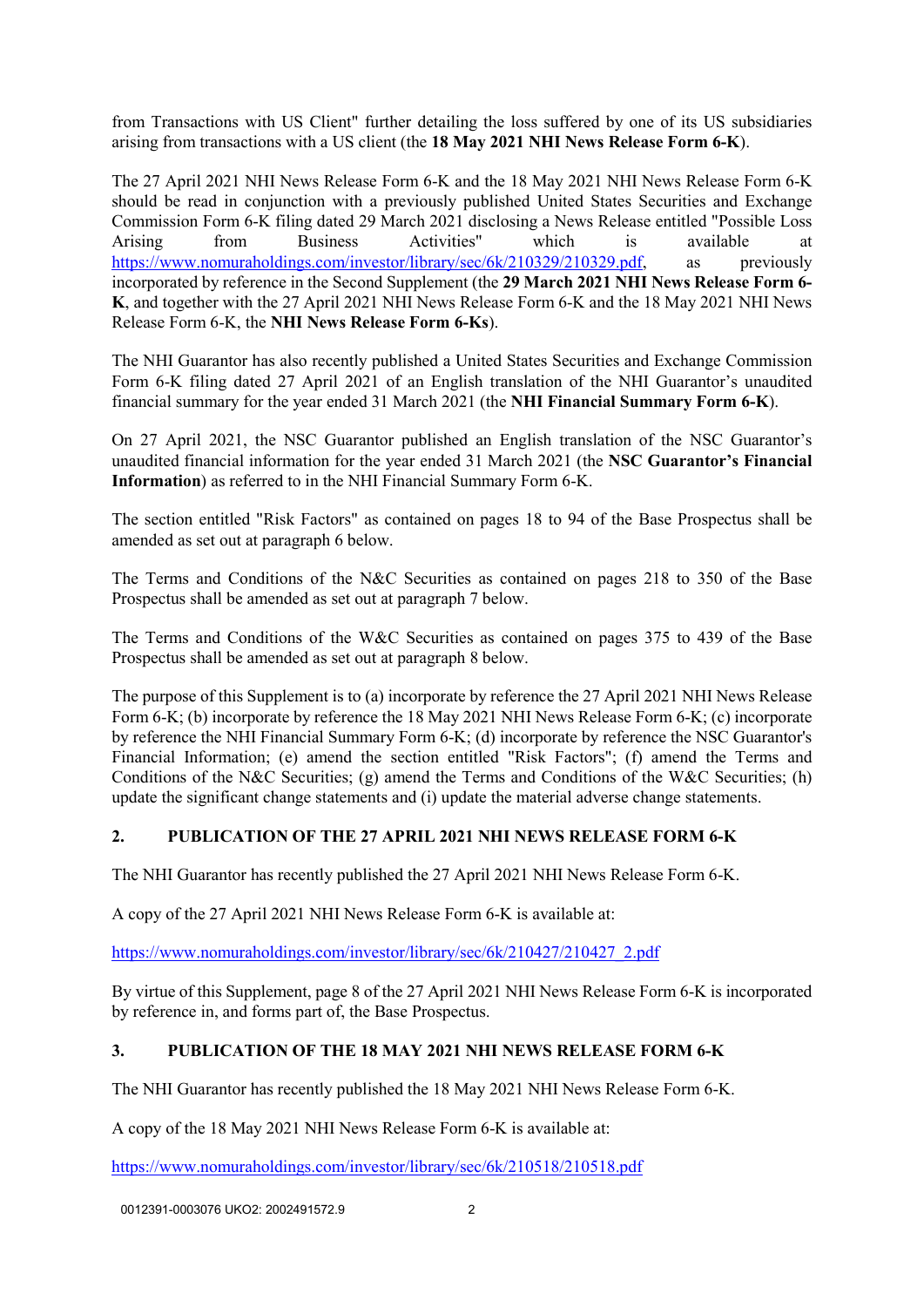By virtue of this Supplement, the 18 May 2021 NHI News Release Form 6-K is incorporated by reference in, and forms part of, the Base Prospectus.

## **4. PUBLICATION OF THE NHI FINANCIAL SUMMARY FORM 6-K**

The NHI Guarantor has recently published the NHI Financial Summary Form 6-K.

A copy of the NHI Financial Summary Form 6-K is available at:

[https://www.nomuraholdings.com/investor/library/sec/6k/210427/210427\\_1.pdf](https://www.nomuraholdings.com/investor/library/sec/6k/210427/210427_1.pdf)

By virtue of this Supplement, the NHI Financial Summary Form 6-K is incorporated by reference in, and forms part of, the Base Prospectus.

### **5. PUBLICATION OF THE NSC GUARANTOR'S FINANCIAL INFORMATION**

The NSC Guarantor has recently published the NSC Guarantor's Financial Information.

A copy of the NSC Guarantor's Financial Information is available at:

[https://www.nomuraholdings.com/company/group/nsc/pdf/2021\\_4q.pdf](https://www.nomuraholdings.com/company/group/nsc/pdf/2021_4q.pdf)

By virtue of this Supplement, the NSC Guarantor's Financial Information is incorporated by reference in, and forms part of, the Base Prospectus.

## **6. AMENDMENT OF THE RISK FACTORS SECTION**

The section entitled "Risk Factors" shall be amended by deleting the first paragraph under the heading "*Administrator/Benchmark Event*" under risk category 7 entitled "*Risks relating to Securities linked to or that reference a financial benchmark*" on page 50 of the Base Prospectus and replacing it with the following:

#### "*Administrator/Benchmark Event*

An Administrator/Benchmark Event may occur with respect to a relevant benchmark other than an interest rate to which Vanilla Floating Rate N&C Securities relate on a modification or cessation of a benchmark, a failure of or failure to retain relevant authorisations required in relation to the benchmark or its administrator, it no longer being commercially reasonable to continue use of the relevant benchmark, the benchmark being superseded or no longer meeting relevant industry standards or, certain licensing restrictions or changes occurring in relation to use of the relevant benchmark or a relevant supervisor officially announces the benchmark is no longer, or as of a specified future date will no longer be, representative of the underlying market and economic reality it is intended to measure and representativeness will not be restored provided that certain hedging and market practice conditions are then met. In these circumstances the Issuer may in its discretion take a range of actions including:"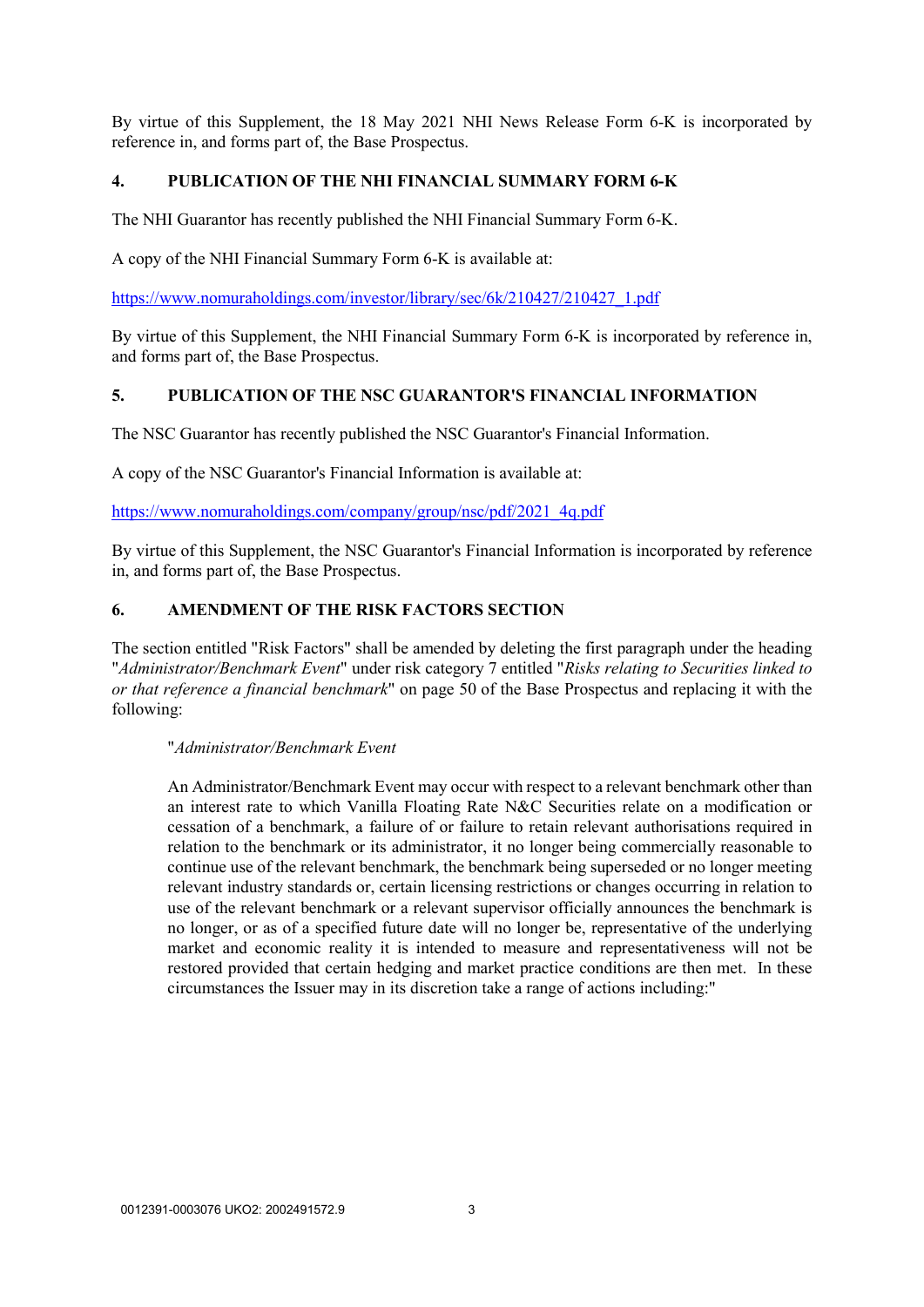## **7. AMENDMENT OF THE TERMS AND CONDITIONS OF THE N&C SECURITIES**

Sub-paragraph (3) under the definition of "*Benchmark Transition Event*" under Condition 6.3.8.3 of the Terms and Conditions of the N&C Securities on page 253 of the Base Prospectus is deemed to be deleted and replaced with the following:

"(3) the regulatory supervisor for the administrator and/or sponsor of a Relevant Benchmark (i) has determined and announced that the Relevant Benchmark is no longer, or as of a specified future date will no longer be, representative of the underlying market and economic reality it is intended to measure and representativeness will not be restored and (ii) is aware that certain contractual triggers for fallbacks activated by pre-cessation announcements by such supervisor (howsoever described) in contracts have been or are engaged."

Sub-paragraph (5) under the definition of "*Administrator/Benchmark Event*" under Condition 8.12 of the Terms and Conditions of the N&C Securities on page 278 of the Base Prospectus is deemed to be deleted and replaced with the following:

"(5) the regulatory supervisor for the administrator and/or sponsor of a relevant Benchmark (i) has determined and announced that the relevant Benchmark is no longer, or as of a specified future date will no longer be, representative of the underlying market and economic reality it is intended to measure and representativeness will not be restored and (ii) is aware that certain contractual triggers for fallbacks activated by pre-cessation announcements by such supervisor (howsoever described) in contracts have been or are engaged."

## **8. AMENDMENT OF THE TERMS AND CONDITIONS OF THE W&C SECURITIES**

Sub-paragraph (5) under the definition of "*Administrator/Benchmark Event*" under Condition 5.3 of the Terms and Conditions of the W&C Securities on page 411 of the Base Prospectus is deemed to be deleted and replaced with the following:

"(5) the regulatory supervisor for the administrator and/or sponsor of a relevant Benchmark (i) has determined and announced that the relevant Benchmark is no longer, or as of a specified future date will no longer be, representative of the underlying market and economic reality it is intended to measure and representativeness will not be restored and (ii) is aware that certain contractual triggers for fallbacks activated by pre-cessation announcements by such supervisor (howsoever described) in contracts have been or are engaged."

## **9. UPDATE OF THE SIGNIFICANT CHANGE STATEMENTS**

Save as disclosed in the NHI News Release Form 6-Ks, there has been (i) no significant change in the financial position of the Issuer since 30 September 2020; (ii) no significant change in the financial performance or position of the NHI Guarantor or the Nomura Group since 31 March 2021; and (iii) no significant change in the financial performance or position of the NSC Guarantor since 31 March 2021.

## **10. UPDATE OF THE MATERIAL ADVERSE CHANGE STATEMENTS**

Save as disclosed in the NHI News Release Form 6-Ks, there has been no material adverse change in the prospects of the Issuer since 31 March 2020 or the Guarantors since 31 March 2020.